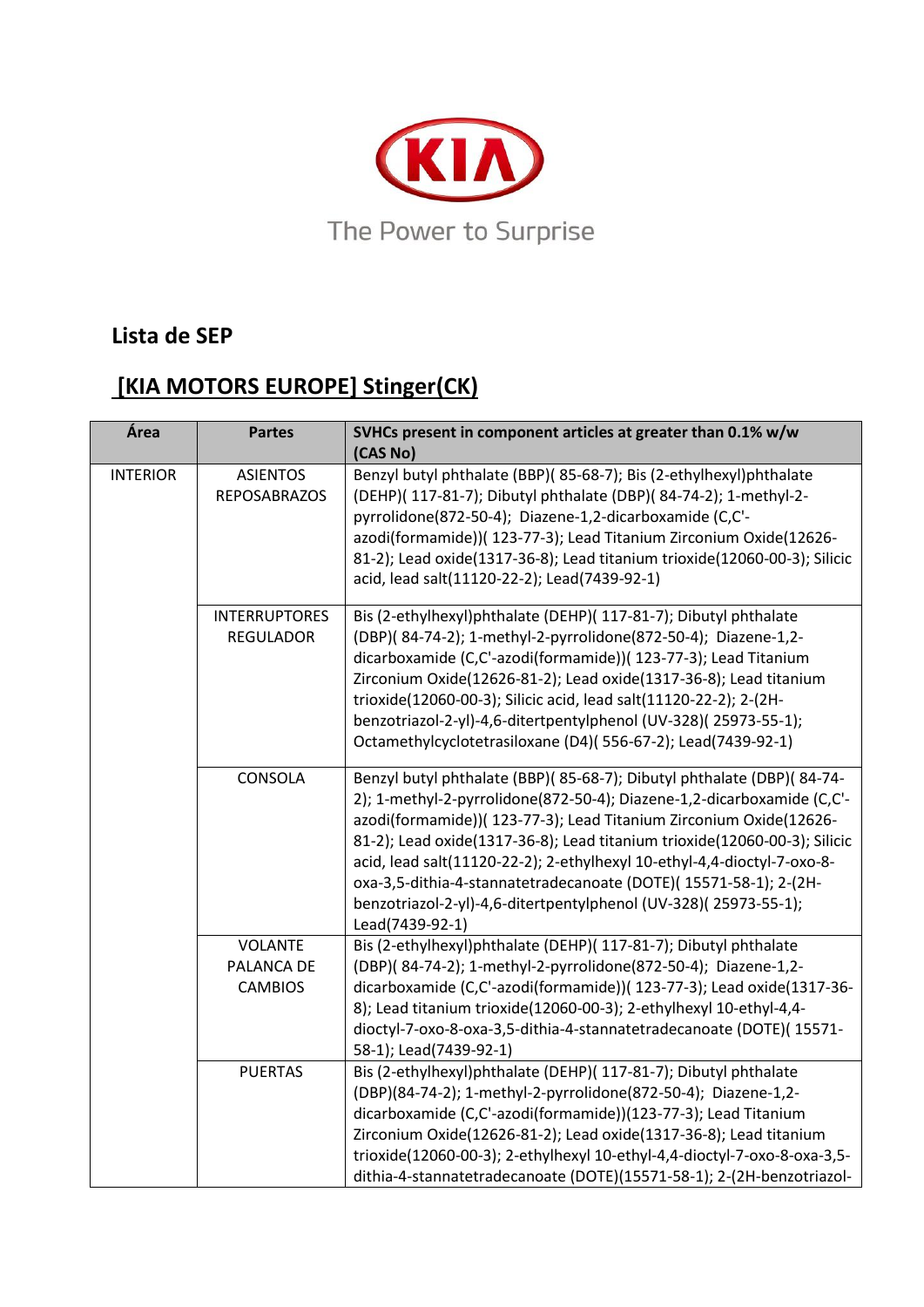|                   |                      | 2-yl)-4,6-ditertpentylphenol (UV-328)(25973-55-1);                          |
|-------------------|----------------------|-----------------------------------------------------------------------------|
|                   |                      | Octamethylcyclotetrasiloxane (D4)(556-67-2); Lead(7439-92-1)                |
|                   | SALPICADERO          | Bis (2-ethylhexyl)phthalate (DEHP)(117-81-7); Dibutyl phthalate             |
|                   |                      | (DBP)(84-74-2); 1-methyl-2-pyrrolidone(872-50-4); Lead Titanium             |
|                   |                      | Zirconium Oxide(12626-81-2); Lead oxide(1317-36-8); Lead titanium           |
|                   |                      | trioxide(12060-00-3); Silicic acid, lead salt(11120-22-2); 2-ethylhexyl 10- |
|                   |                      | ethyl-4,4-dioctyl-7-oxo-8-oxa-3,5-dithia-4-stannatetradecanoate             |
|                   |                      | (DOTE)(15571-58-1); Lead(7439-92-1)                                         |
|                   | <b>CINTURONES</b>    | Bis (2-ethylhexyl)phthalate (DEHP)(117-81-7); Dibutyl phthalate             |
|                   | Y                    | (DBP)(84-74-2); 1-methyl-2-pyrrolidone(872-50-4); Diazene-1,2-              |
|                   | <b>PRETENSORES</b>   | dicarboxamide (C,C'-azodi(formamide))(123-77-3); Lead oxide(1317-36-        |
|                   |                      | 8); Lead titanium trioxide(12060-00-3); Octamethylcyclotetrasiloxane        |
|                   |                      | (D4)(556-67-2); Lead(7439-92-1)                                             |
|                   | <b>OTROS</b>         | Bis (2-ethylhexyl)phthalate (DEHP)( 117-81-7); Dibutyl phthalate            |
|                   |                      | (DBP)(84-74-2); 1-methyl-2-pyrrolidone(872-50-4); Diazene-1,2-              |
|                   |                      | dicarboxamide (C,C'-azodi(formamide))( 123-77-3); Lead Titanium             |
|                   |                      | Zirconium Oxide(12626-81-2); Lead oxide(1317-36-8); Lead titanium           |
|                   |                      | trioxide(12060-00-3); Silicic acid, lead salt(11120-22-2); 2-ethylhexyl 10- |
|                   |                      | ethyl-4,4-dioctyl-7-oxo-8-oxa-3,5-dithia-4-stannatetradecanoate             |
|                   |                      | (DOTE)(15571-58-1); 2-(2H-benzotriazol-2-yl)-4,6-ditertpentylphenol         |
|                   |                      | (UV-328)(25973-55-1); Octamethylcyclotetrasiloxane (D4)(556-67-2);          |
|                   |                      | Lead(7439-92-1)                                                             |
| <b>MOTOR</b>      | CALEFACCIÓN          | Bis (2-ethylhexyl)phthalate (DEHP)( 117-81-7); Dibutyl phthalate            |
| <b>HABITÁCULO</b> | Υ                    | (DBP)(84-74-2); 1-methyl-2-pyrrolidone(872-50-4); Diazene-1,2-              |
|                   | <b>AIRE</b>          | dicarboxamide (C,C'-azodi(formamide))( 123-77-3); Lead oxide(1317-36-       |
|                   | <b>ACONDICIONADO</b> | 8); Lead titanium trioxide(12060-00-3); 2-ethylhexyl 10-ethyl-4,4-          |
|                   |                      | dioctyl-7-oxo-8-oxa-3,5-dithia-4-stannatetradecanoate (DOTE)(15571-         |
|                   |                      | 58-1); Octamethylcyclotetrasiloxane (D4)(556-67-2)                          |
|                   | ARNÉS DE             | Bis (2-ethylhexyl)phthalate (DEHP)(117-81-7); Diazene-1,2-                  |
|                   | CABLEADO             | dicarboxamide (C,C'-azodi(formamide))(123-77-3); Lead Titanium              |
|                   |                      | Zirconium Oxide(12626-81-2); Lead oxide(1317-36-8);                         |
|                   |                      | Octamethylcyclotetrasiloxane (D4)(556-67-2);                                |
|                   |                      | Decamethylcyclopentasiloxane (D5)(541-02-6)                                 |
|                   |                      |                                                                             |
|                   | <b>MOTOR</b>         | Benzyl butyl phthalate (BBP)(85-68-7); Bis (2-ethylhexyl)phthalate          |
|                   | <b>TRANSMISIÓN</b>   | (DEHP)(117-81-7); Dibutyl phthalate (DBP)(84-74-2); Diazene-1,2-            |
|                   |                      | dicarboxamide (C,C'-azodi(formamide))(123-77-3); Lead Titanium              |
|                   |                      | Zirconium Oxide(12626-81-2); Lead oxide(1317-36-8); Lead titanium           |
|                   |                      | trioxide(12060-00-3); Octamethylcyclotetrasiloxane (D4)(556-67-2);          |
|                   |                      | Decamethylcyclopentasiloxane (D5)(541-02-6)                                 |
|                   | <b>OTROS</b>         | Bis (2-ethylhexyl)phthalate (DEHP)( 117-81-7); Dibutyl phthalate            |
|                   |                      | (DBP)(84-74-2); 1-methyl-2-pyrrolidone(872-50-4); Diazene-1,2-              |
|                   |                      | dicarboxamide (C,C'-azodi(formamide))( 123-77-3); Lead Titanium             |
|                   |                      | Zirconium Oxide(12626-81-2); Lead oxide(1317-36-8); Lead titanium           |
|                   |                      | trioxide(12060-00-3); Silicic acid, lead salt(11120-22-2);                  |
|                   |                      | Octamethylcyclotetrasiloxane (D4)(556-67-2);                                |
|                   |                      | Decamethylcyclopentasiloxane (D5)(541-02-6); Lead(7439-92-1);               |
|                   |                      | Ethylenediamine (EDA)( 107-15-3); Tris(nonylphenyl)phosphite(26523-         |
|                   |                      | $78-4)$                                                                     |
| CARROCERÍA        | LUNA                 | Bis (2-ethylhexyl)phthalate (DEHP)( 117-81-7); 1-methyl-2-                  |
|                   |                      | pyrrolidone(872-50-4); Diazene-1,2-dicarboxamide (C,C'-                     |